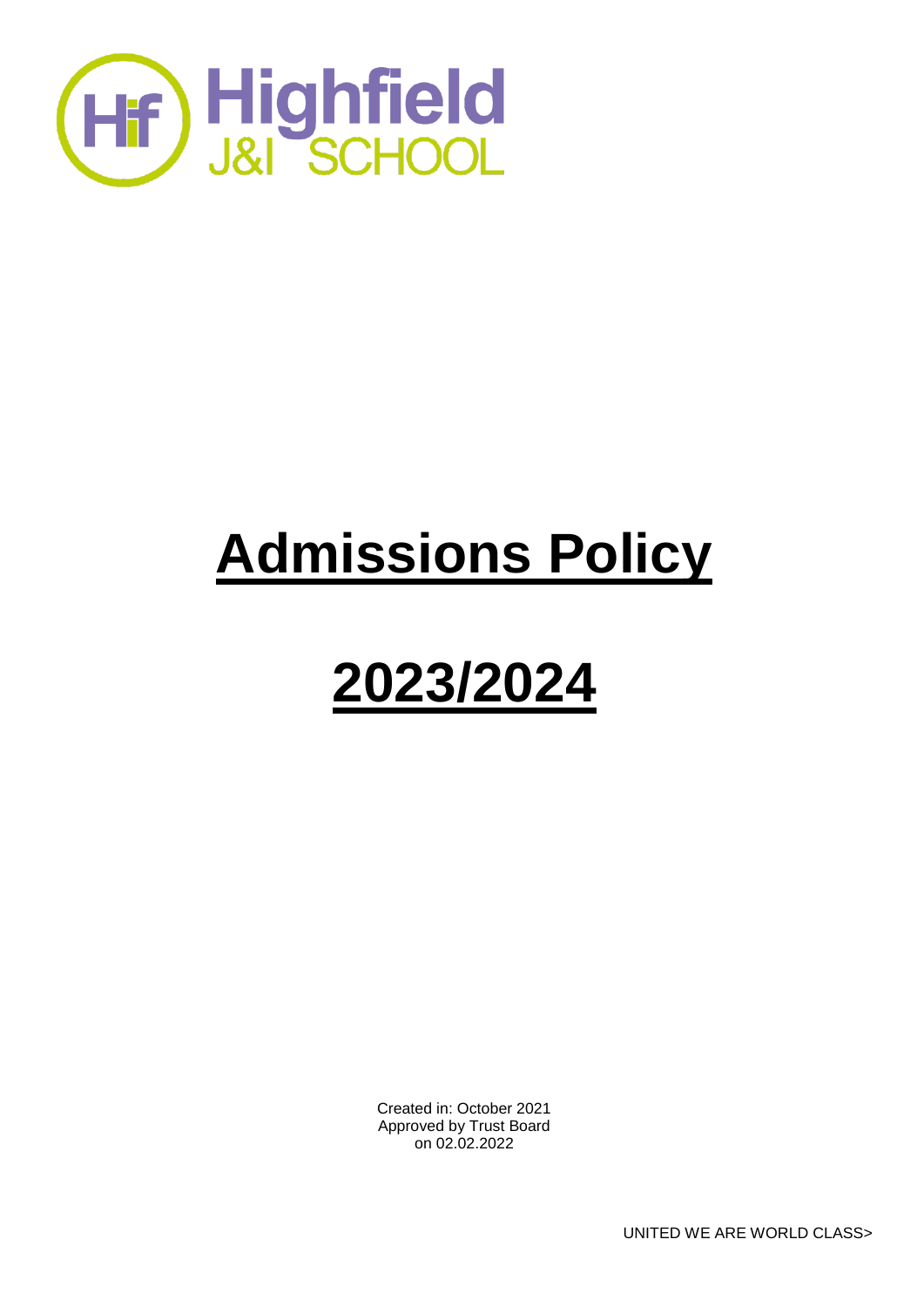# Highfield J&I School<br>Admissions Policy 2023/2024

## **Contents**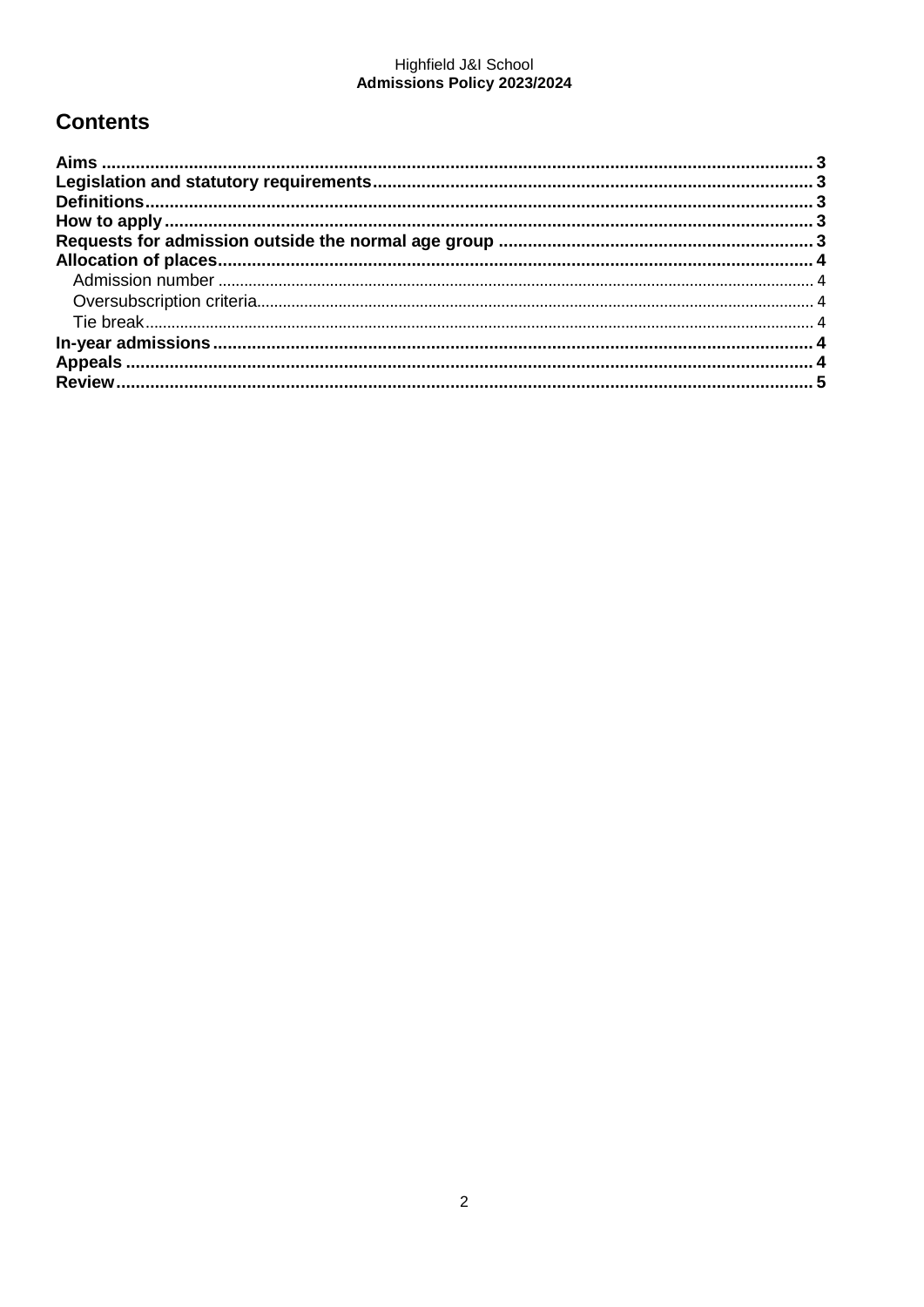#### <span id="page-2-0"></span>**Aims**

This policy aims to:

- explain how to apply for a place at the school;
- set out the school's arrangements for allocating places to the pupils who apply; and
- explain how to appeal against a decision not to offer your child a place.

#### <span id="page-2-1"></span>**Legislation and statutory requirements**

This policy is based on the following advice from the Department for Education (DfE):

- [School Admissions Code 2021](https://www.gov.uk/government/publications/school-admissions-code--2)
- **[School Admission Appeals Code](https://www.gov.uk/government/publications/school-admissions-appeals-code)**

As an academy, the school is required by its funding agreement to comply with these codes, and with the law relating to admissions as set out in the [School Standards and Framework Act 1998.](http://www.legislation.gov.uk/ukpga/1998/31/contents)

### <span id="page-2-2"></span>**Definitions**

The **normal admissions round** is the period during which parents can apply for state-funded school places at the school's normal point of entry, using the common application form provided by their home local authority.

**Looked after children (LAC)** are children who, at the time of making an application to a school, are:

- in the care of a local authority; or
- being provided with accommodation by a local authority in exercise of its social services functions.

**Previously looked after children (PLAC)** are children who were looked after, but ceased to be so because they:

- were adopted under the Adoption Act 1976 or the Adoption and Children Act 2002; or
- became subject to a child arrangements order; or
- became subject to a special guardianship order.

**Internationally adopted previously looked after children (IAPLAC)** are children who have been in state care outside of England and ceased to be in state care as a result of being adopted.

A child reaches **compulsory school age** on the prescribed day following his or her fifth birthday (or on his or her fifth birthday if it falls on a prescribed day). The prescribed days are 31 December, 31 March and 31 August.

#### <span id="page-2-3"></span>**How to apply**

For applications in the normal admissions round you should use the application form provided by your home local authority (regardless of which local authority the schools are in). You can use this form to express your preference for a minimum of 3 state-funded schools, in rank order.

You will receive an offer for a school place directly from your local authority.

#### <span id="page-2-4"></span>**Requests for admission outside the normal age group**

Parents are entitled to request a place for their child outside of their normal age group. Decisions on requests for admission outside the normal age group will be made on the basis of the circumstances of each case and in the best interests of the child concerned. In accordance with the School Admissions Code, this will include taking account of:

- parents' views;
- information about the child's academic, social and emotional development;
- where relevant, their medical history and the views of a medical professional;
- whether they have previously been educated out of their normal age group; and
- the Head of School's views.

Wherever possible, requests for admission outside a child's normal age group will be processed as part of the main admissions round. They will be considered on the basis of the admission arrangements laid out in this policy, including the oversubscription criteria listed. Applications will not be treated as a lower priority if parents have made a request for a child to be admitted outside the normal age group.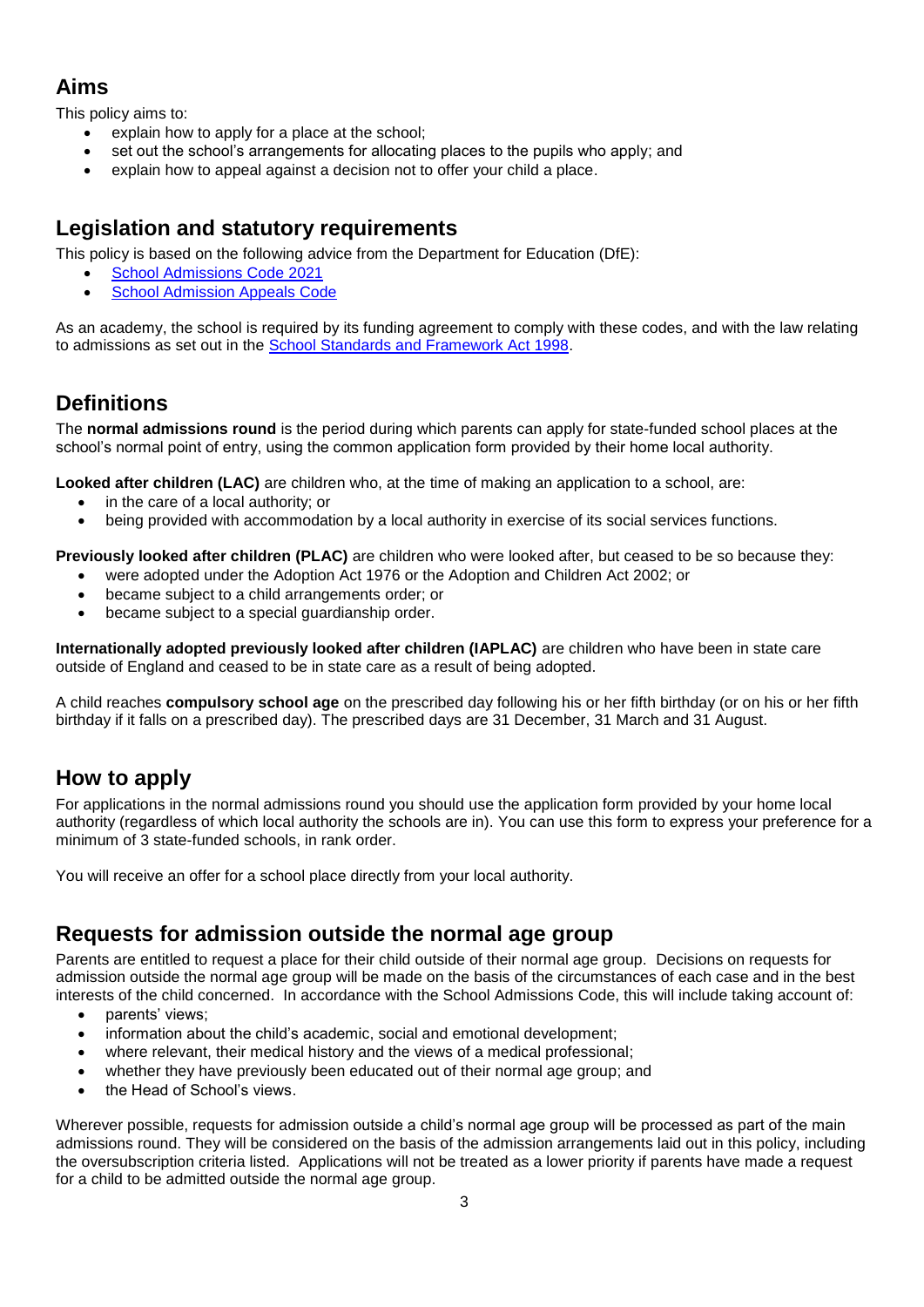Parents will always be informed of the reasons for any decision on the year group a child should be admitted to. Parents do not have a right to appeal if they are offered a place at the school but it is not in their preferred age group.

#### <span id="page-3-0"></span>**Allocation of places**

#### <span id="page-3-1"></span>**Admission number**

The school has an agreed admission number of 90 pupils for entry in Reception.

#### <span id="page-3-2"></span>**Oversubscription criteria**

All children whose education, health and care (EHC) plan names the school will be admitted before any other places are allocated.

If the school is not oversubscribed, all applicants will be offered a place.

In the event that the school receives more applications than the number of places it has available, places will be given to those children who meet any of the criteria set out below, in order until all places are filled:

- 1. Highest priority will be given to looked after children (LAC) and all previously looked after children (PLAC), including those children who appear (to the admission authority) to have been in state care outside of England and ceased to be in state care as a result of being adopted (IAPLAC) and who apply for a place at the school.
- 2. Children of a member of staff employed across the Prince Albert Community Trust where the member of staff has been employed by the Trust for two or more years continuous service.
- 3. Priority will next be given to children with siblings at the school (children who have an elder sibling in attendance at the school and who will still be attending the school at the proposed admission date and where the children are living at the same permanent address).
- 4. Children who live nearest the school.

#### <span id="page-3-3"></span>**Tie break**

In the case of two or more applications that cannot be separated by the oversubscription criteria outlined above, the school will use the distance between the school and a child's home as a tie breaker to decide between applicants.

Priority will be given to children who live closest to the school. Distance will be measured in a straight line from the child's home address to the school's front gates. A child's home address will be considered to be where he/she is resident for the majority of nights in a normal school week. Where the distance between two children's homes and the school is the same, random allocation will be used to decide between them. This process will be independently verified.

#### <span id="page-3-4"></span>**In-year admissions**

You can apply for a place for your child at any time outside the normal admissions round. As is the case in the normal admissions round, all children whose EHC plan names the school will be admitted.

Likewise, if there are spaces available in the year group you are applying for, your child will always be offered a place.

If there are no spaces available at the time of your application, your child's name will be added to a waiting list for the relevant year group. When a space becomes available it will be filled by one of the pupils on the waiting list in accordance with the oversubscription criteria listed earlier in this policy. Priority will not be given to children on the basis that they have been on the waiting list the longest.

Parents will be notified of the outcome of an in-year application in writing within 15 school days.

Parents/carers will be given fourteen school days to respond to an offer of a school place. If a parent/carer fails to respond, a second notification will be issued to explain that failure to respond to the offer within a further seven school days will result in the placement offer being withdrawn.

For more details and an application form, please visit our school website or contact the main school office.

### <span id="page-3-5"></span>**Appeals**

If your child's application for a place at the school is unsuccessful, you will be informed why admission was refused and given information about the process for hearing appeals. Appeals are administered by the Local Authority for this